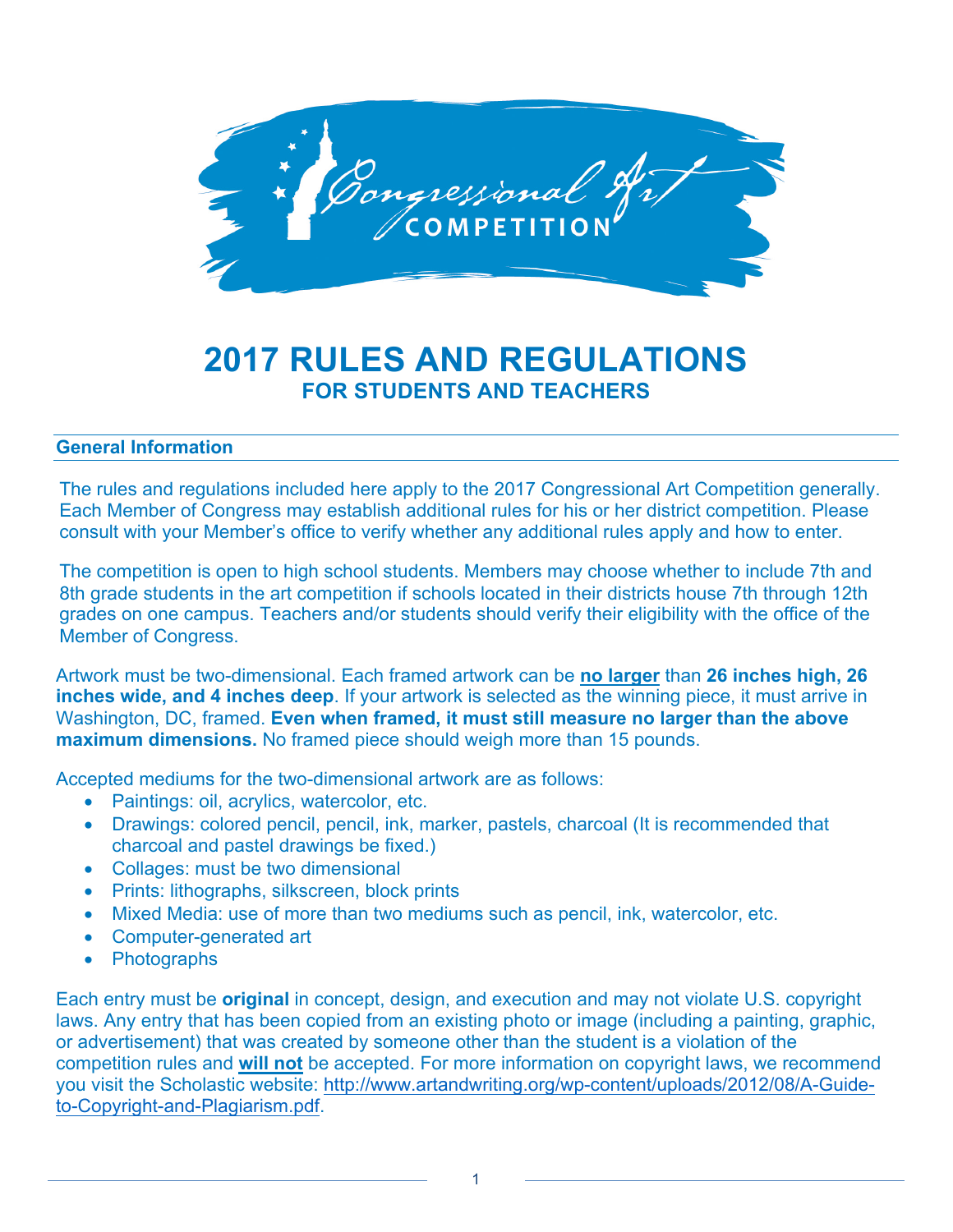Work entered must be in the original medium (that is, not a scanned reproduction of a painting or drawing).

Artwork will hang in the Cannon Tunnel for the duration of the exhibition. Students should only submit artwork they will not need for other purposes.

#### **Suitability Guidelines**

Artwork must adhere to the policy of the House Office Building Commission (the Commission). In accordance with this policy, exhibits depicting subjects of contemporary political controversy or a sensationalistic or gruesome nature are not allowed. Each Member of Congress will be required to submit a Letter of Support confirming that the Member has determined that the winning artwork adheres to the Commission's policy. However, if another Member of Congress requests review of any artwork for compliance with the Commission's policy, the final decision regarding the artwork's suitability for display will be made by the Commission. While it is not the intent to censor any artwork, we do wish to avoid artwork that is potentially inappropriate for display in this highly travelled area leading to the Capitol.

### **Student Information and Release Form**

Each entrant must submit a Student Information and Release Form. The Student Information and Release Form is available through the office of your Member of Congress.

The information requested on the first page of the form should be provided as thoroughly as possible. Students should include their mailing addresses, if they differ from their home addresses. Students should also include contact information that will be valid for several years.

The form requires a description of the artwork, which should be detailed, clearly identifying the major elements of the work. For example, "self-portrait" or "a picture of two people" would be unacceptable, since many artworks would fit those descriptions. The following is an example of a useful description: "A painting of two people; the person on the left wears a green sweater and khaki pants; the person on the right wears a black shirt and a striped skirt. A dog sits at their feet."

The second page of the Student Information and Release Form contains a legal release and a certification that the artwork is original in design and execution. The student, an art teacher, and a parent or guardian must sign where appropriate. Entries without signed originality certifications and artwork releases may not be accepted.

A **TYPED** copy of the Student Information and Release Form, signed by the teacher, a parent or guardian, and the student, **must be** securely attached to the back of the artwork to certify the originality of the piece. Please retain a copy for your records.

## **Framing Guidelines (Overall Winner)**

**Framing regulations apply only to the winning artwork that will be sent to Washington, DC.**  Each Member of Congress may include additional entry rules for his or her own District; please consult your Member's office to see whether a frame is required for the district competition. Even if your Member of Congress does not require a frame to enter the artwork in the district competition, **if your artwork is selected for display in the Congressional Art Competition exhibit, it must be delivered in a frame and the artwork can be no larger than 26 inches high, 26 inches wide, and 4 inches deep, including the frame.**